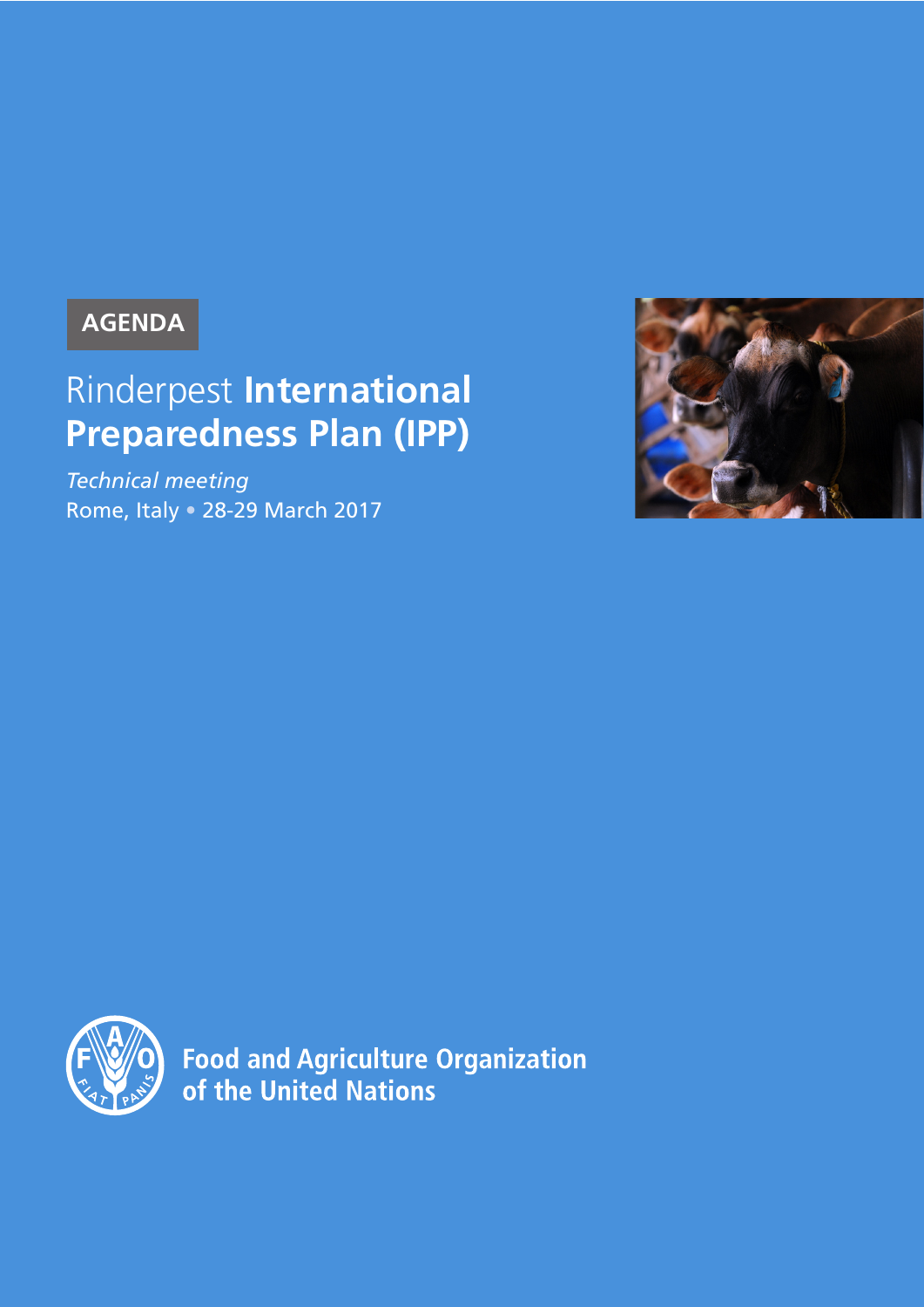# DAY 1 Tuesday 28 March

| $09:00 - 09:10$ | <b>Opening Remarks</b>                                              | Berhe G. Tekola (FAO)                         |
|-----------------|---------------------------------------------------------------------|-----------------------------------------------|
| $09:10 - 09:30$ | Introductions and Objectives of the IPP<br><b>Technical Meeting</b> | Samia Metwally (FAO),<br>Lee Myers (FAO)      |
| $09:30 - 09:50$ | OIE Standards for Rinderpest                                        | Mariana Marrana (OIE)                         |
| $09:50 - 10:10$ | Overview of Joint Advisory Committee Guidance for IPP               | Mo Salman (JAC)                               |
| $10:10 - 10:30$ | <b>AU-IBAR Post Rinderpest Eradication Strategy</b>                 | Ibrahim Gashasm<br>$(AU$ -IBAR)               |
| $10:30 - 10:50$ | <b>Coffee break</b>                                                 |                                               |
| $10:50 - 11:10$ | WHO operational framework for smallpox                              | Alejandro Costa<br>(WHO I JAC)                |
| $11:10 - 12:00$ | <b>Review and Discuss Draft IPP Outline</b>                         | Lee Myers (FAO),<br>All Participants          |
| $12:00 - 13:00$ | Lunch FAO 8 <sup>th</sup> floor - Complimentary Buffet              |                                               |
| $13:00 - 13:20$ | <b>Status of Rinderpest Virus Remaining Stocks</b><br>and Risks     | Samia Metwally (FAO),<br>Paolo Calistri (FAO) |
| $13:20 - 15:00$ | <b>Prevention / Preparedness</b>                                    | All Participants                              |
| $15:00 - 15:20$ | <b>Coffee break</b>                                                 |                                               |
| $15:20 - 17:00$ | Prevention / Preparedness (continued)                               | All Participants                              |
| $17:00 - 17:30$ | Summary of the day                                                  | R. Alexander Hamilton<br>(UNICRI)             |
| 17:30           | <b>Adjourn for the day</b>                                          |                                               |

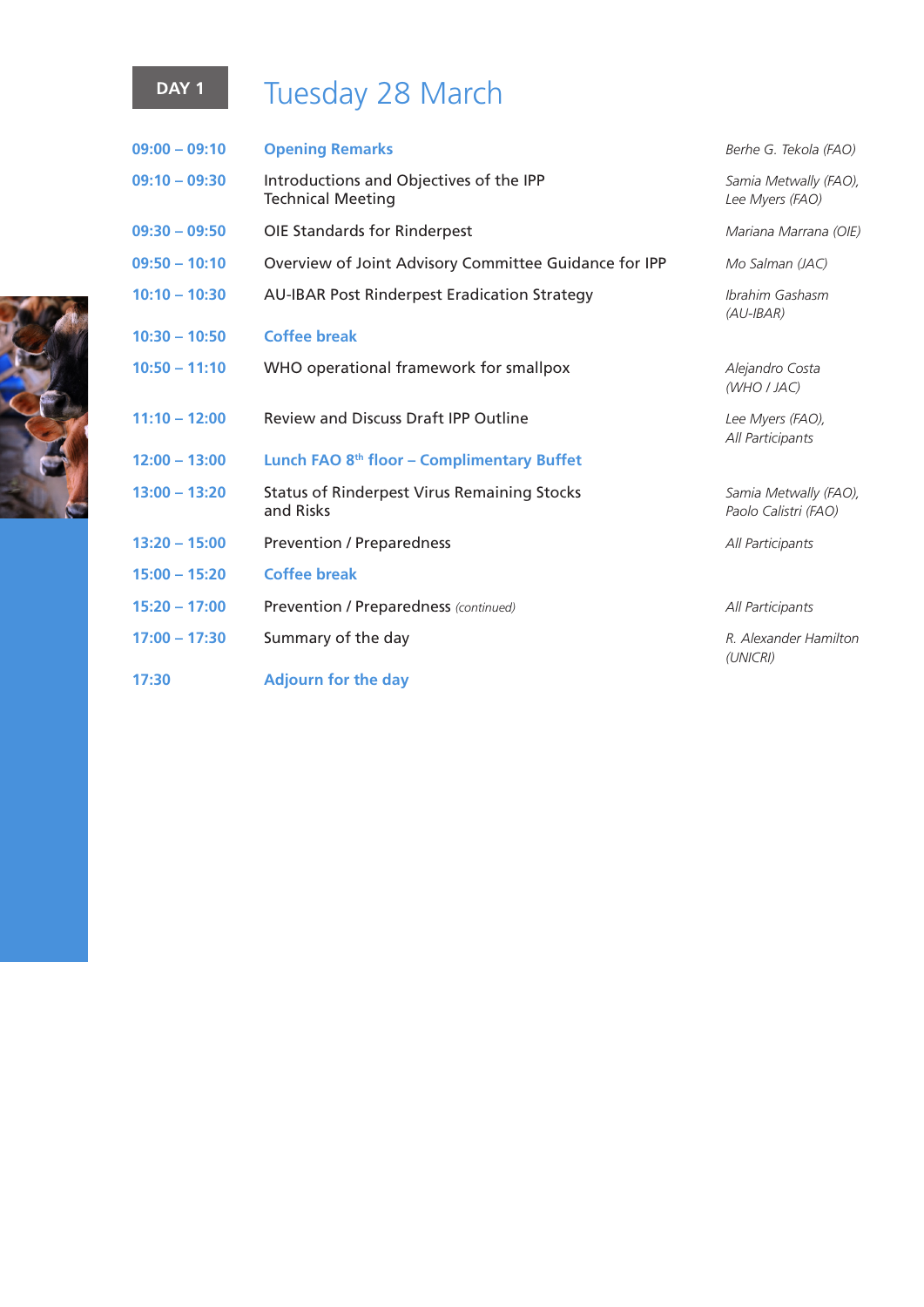# **DAY 2** Wednesday 29 March

| $09:00 - 10:15$ | Conclusions of day 1 and preview of day 2                             | Lee Myers (FAO)      |
|-----------------|-----------------------------------------------------------------------|----------------------|
| $09:15 - 10:30$ | Detection                                                             | All Participants     |
| $10:30 - 10:50$ | <b>Coffee break</b>                                                   |                      |
| $10:50 - 12:00$ | Response                                                              | All Participants     |
| $12:00 - 13:00$ | <b>Lunch FAO 8th floor Dining Room</b>                                |                      |
| $13:00 - 15:00$ | Response                                                              | All Participants     |
| $15:00 - 15:20$ | <b>Coffee break</b>                                                   |                      |
| $15:20 - 16:30$ | Recovery                                                              | All Participants     |
| $16:30 - 17:15$ | Conclusions and next steps<br>(responsibilities, roles and timeframe) | Lee Myers (FAO)      |
| $17:15 - 17:30$ | <b>Closing Remarks</b>                                                | Samia Metwally (FAO) |
| 17:30           | <b>Adjourn</b>                                                        |                      |
|                 |                                                                       |                      |

# **DOCUMENTATION:**

The following documents are posted at the following link: http://www.fao.org/ag/againfo/programmes/en/empres/event\_280317.html

- **1.** FAO Manual on the Preparation of Rinderpest Contingency Plans
- **2.** FAO Guidelines for Preparation of National Contingency Plans for Rinderpest
- **3.** FAO Rinderpest National Contingency Plan Country Level Template 28-08-2013
- **4.** FAO Concept Note Global Preparedness for Rinderpest Re-occurrence 11-24-14
- **5.** FAO Good Emergency Management Practice: The Essentials Manual 2013 *(Note chapter on Respond: Contingency plans – their nature and structure beginning on p 59.)*
- **6.** AU-IBAR Post Rinderpest Eradication Strategy
- **7.** OIE Terrestrial Animal Health Code Chapter 8.15 Infection with Rinderpest Virus 2016
- **8.** OIE Terrestrial Manual Chapter 2.1.19 Rinderpest *(Infection with Rinderpest Virus)* 2016 http://www.oie.int/fileadmin/Home/eng/Health\_ standards/tahm/2.01.19\_RINDERPEST.pdf
- **9.** OIE Terrestrial Manual Chapter 1.1.10. International Standards for Vaccine Banks 2012
- **10.** WHO Emergency Response Framework 2013

The following documents are distributed by email:

- **11.** Rinderpest Joint Advisory Committee guidelines for the International Preparedness Plan
- **12.** WHO Operational Framework for the Deployment of the World Health Organization's Smallpox Vaccine Emergency Stockpile in Response to a Smallpox Event DRAFT September 2015